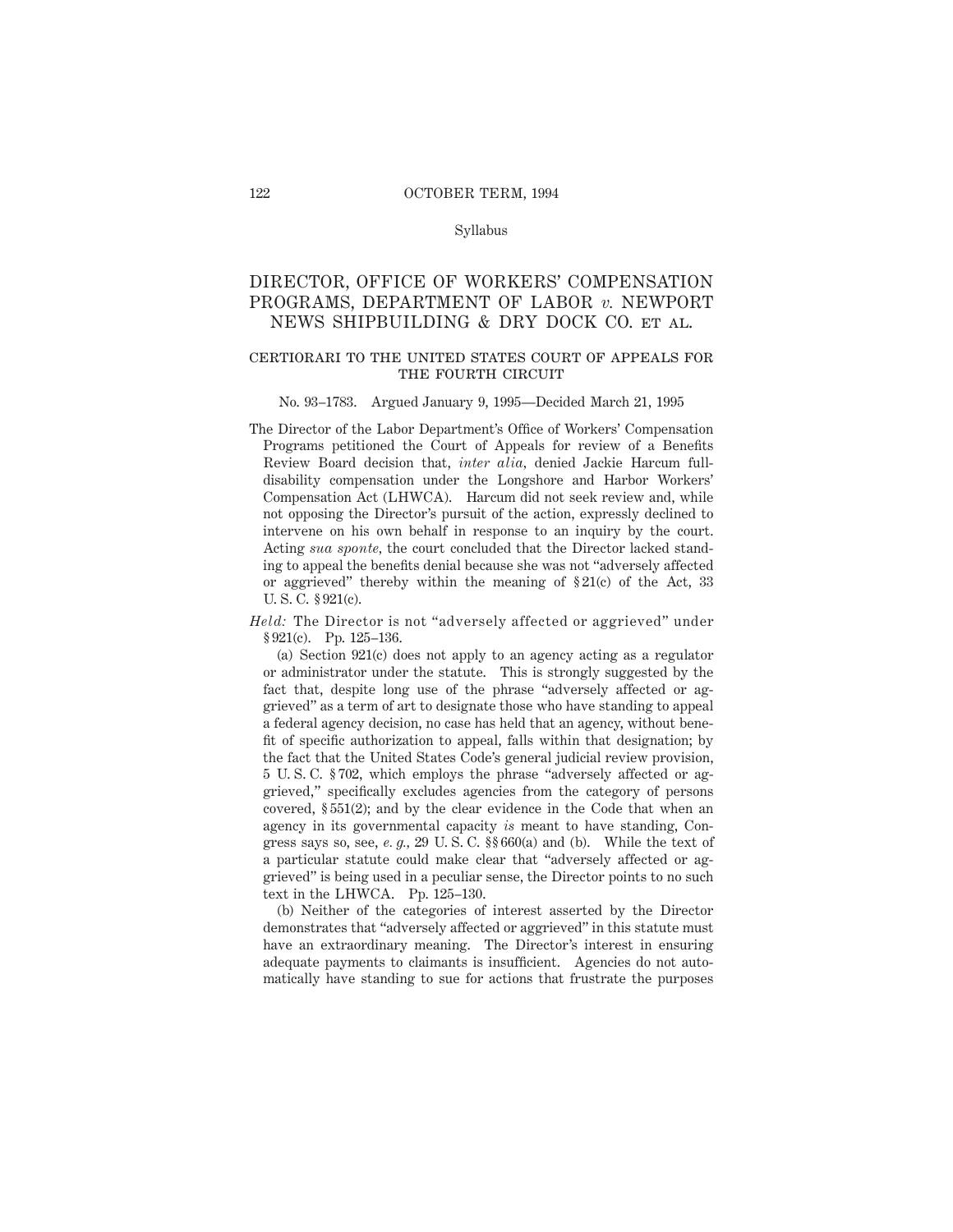of their statutes; absent some clear and distinctive responsibility conferred upon the agency, an "adversely affected or aggrieved" judicial review provision leaves private interests (even those favored by public policy) to be vindicated by private parties. *Heckman* v. *United States,* 224 U. S. 413; *Moe* v. *Confederated Salish and Kootenai Tribes of Flathead Reservation,* 425 U. S. 463; *Pasadena City Bd. of Ed.* v. *Spangler,* 427 U. S. 424; and *General Telephone Co. of Northwest* v. *EEOC,* 446 U. S. 318, distinguished. Also insufficient is the Director's asserted interest in fulfilling important administrative and enforcement responsibilities. She fails to identify any specific statutory duties that an erroneous Board ruling interferes with, reciting instead conjectural harms to abstract and remote concerns. Pp. 130–136.

8 F. 3d 175, affirmed.

SCALIA, J., delivered the opinion of the Court, in which REHNQUIST, C. J., and Stevens, O'Connor, Kennedy, Souter, Thomas, and Breyer, JJ., joined. Ginsburg, J., filed an opinion concurring in the judgment, *post,* p. 136.

*Beth S. Brinkmann* argued the cause for petitioner. With her on the briefs were *Solicitor General Days, Deputy Solicitor General Wallace, Allen H. Feldman, Steven J. Mandel,* and *Mark S. Flynn.*

*Lawrence P. Postol* argued the cause for respondents. With him on the brief was *James M. Mesnard.*\*

# Justice Scalia delivered the opinion of the Court.

The question before us in this case is whether the Director of the Office of Workers' Compensation Programs in the United States Department of Labor has standing under § 21(c) of the Longshore and Harbor Workers' Compensation Act (LHWCA or Act), 44 Stat. 1424, as amended, 33 U. S. C. § 901 *et seq.,* to seek judicial review of decisions by the Benefits Review Board that in the Director's view deny claimants compensation to which they are entitled.

<sup>\*</sup>*Charles T. Carroll, Jr., Thomas D. Wilcox,* and *Dennis J. Lindsay* filed a brief for the National Association of Waterfront Employers et al. as *amici curiae* urging affirmance.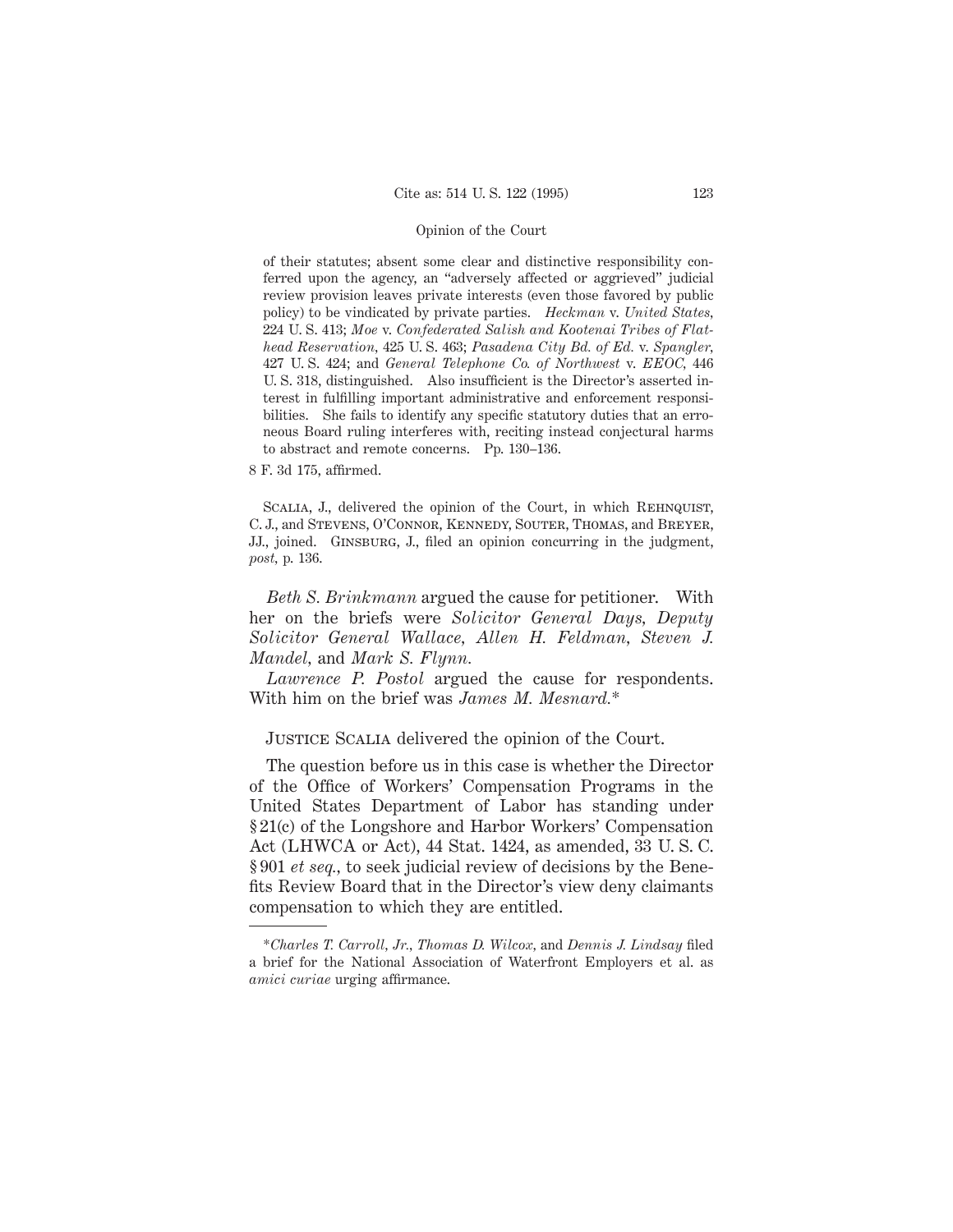I

On October 24, 1984, Jackie Harcum, an employee of respondent Newport News Shipbuilding and Dry Dock Co., was working in the bilge of a steam barge when a piece of metal grating fell and struck him in the lower back. His injury required surgery to remove a herniated disc, and caused prolonged disability. Respondent paid Harcum benefits under the LHWCA until he returned to light-duty work in April 1987. In November 1987, Harcum returned to his regular department under medical restrictions. He proved unable to perform essential tasks, however, and the company terminated his employment in May 1988. Harcum ultimately found work elsewhere, and started his new job in February 1989.

Harcum filed a claim for further benefits under the LHWCA. Respondent contested the claim, and the dispute was referred to an Administrative Law Judge (ALJ). One of the issues was whether Harcum was entitled to benefits for total disability, or instead only for partial disability, from the date he stopped work for respondent until he began his new job. "Disability" under the LHWCA means "incapacity because of injury to earn the wages which the employee was receiving at the time of injury in the same or any other employment." 33 U. S. C. § 902(10).

After a hearing on October 20, 1989, the ALJ determined that Harcum was partially, rather than totally, disabled when he left respondent's employ, and that he was therefore owed only partial-disability benefits for the interval of his unemployment. On appeal, the Benefits Review Board affirmed the ALJ's judgment, and also ruled that under 33 U. S. C. § 908(f), the company was entitled to cease payments to Harcum after 104 weeks, after which time the LHWCA special fund would be liable for disbursements pursuant to § 944.

The Director petitioned the United States Court of Appeals for the Fourth Circuit for review of both aspects of the Board's ruling. Harcum did not seek review and, while not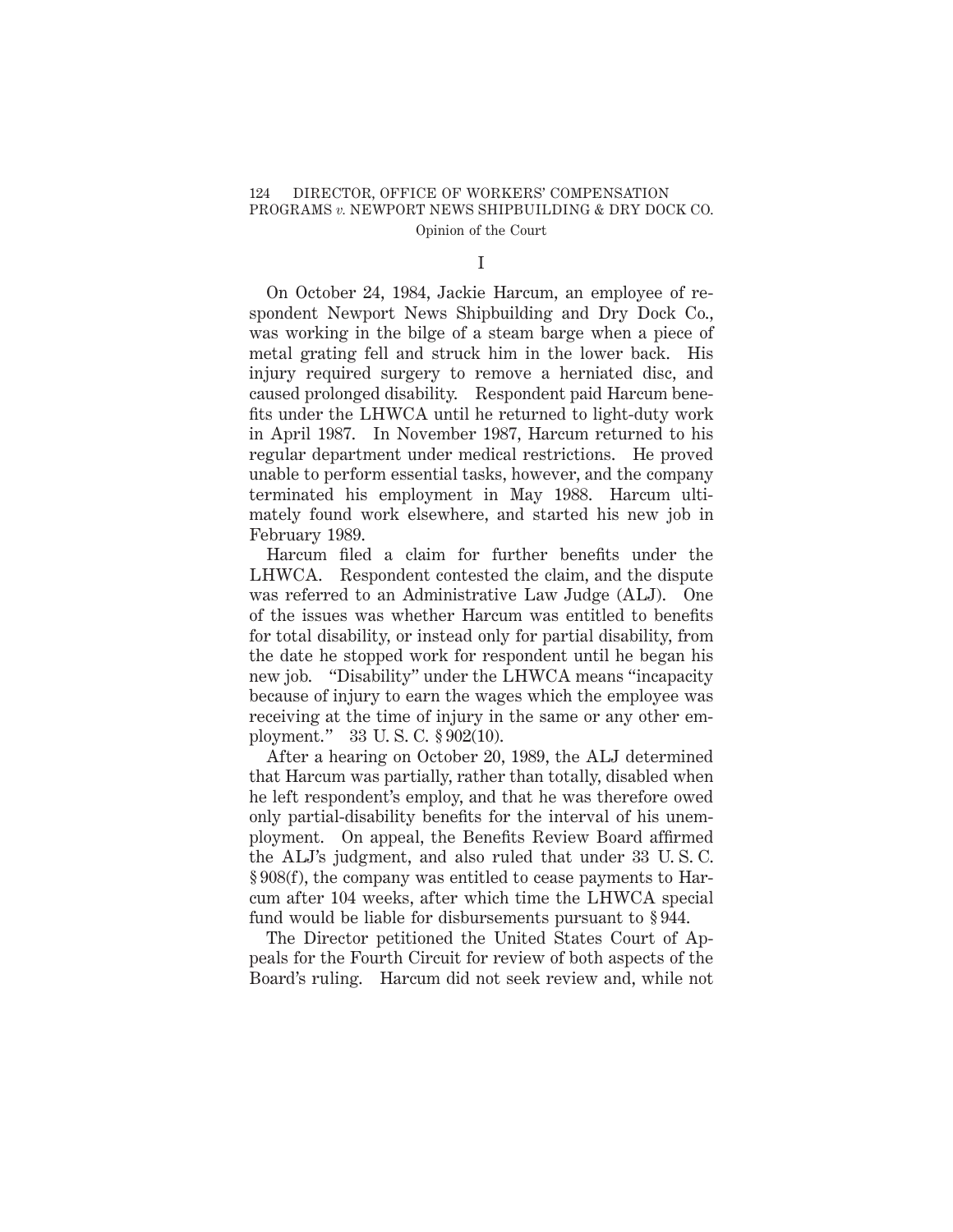opposing the Director's pursuit of the action, expressly declined to intervene on his own behalf in response to an inquiry by the Court of Appeals. The Court of Appeals *sua sponte* raised the question whether the Director had standing to appeal the Board's order. 8 F. 3d 175 (1993). It concluded that she did not have standing with regard to that aspect of the order denying Harcum's claim for full-disability compensation, since she was not "adversely affected or aggrieved" by that decision within the meaning of  $\S 21(c)$  of the Act, 33 U.S.C.  $\S 921(c)$ <sup>1</sup> We granted the Director's petition for certiorari. 512 U. S. 1287 (1994).

II

The LHWCA provides for compensation of workers injured or killed while employed on the navigable waters or adjoining, shipping-related land areas of the United States. 33 U. S. C. § 903. With the exception of those duties imposed by §§ 919(d), 921(b), and 941, the Secretary of Labor has delegated all responsibilities of the Department with respect to administration of the LHWCA to the Director of the Office of Workers' Compensation Programs (OWCP). 20 CFR §§ 701.201 and 701.202 (1994); 52 Fed. Reg. 48466 (1987). For ease of exposition, the Director will hereinafter be referred to as the statutory recipient of those responsibilities.

A worker seeking compensation under the Act must file a claim with an OWCP district director. 33 U. S. C. § 919(a); 20 CFR §§ 701.301(a) and 702.105 (1994). If the district director cannot resolve the claim informally, 20 CFR § 702.311, it is referred to an ALJ authorized to issue a compensation order, § 702.316; 33 U. S. C. § 919(d). The ALJ's decision is reviewable by the Benefits Review Board, whose members are appointed by the Secretary. § 921(b)(1). The Board's

<sup>&</sup>lt;sup>1</sup>The court found that, as administrator of the §944 special fund, the Director did have standing to appeal the Board's decision to grant respondent relief under § 908(f). That ruling is not before us, and we express no view upon it.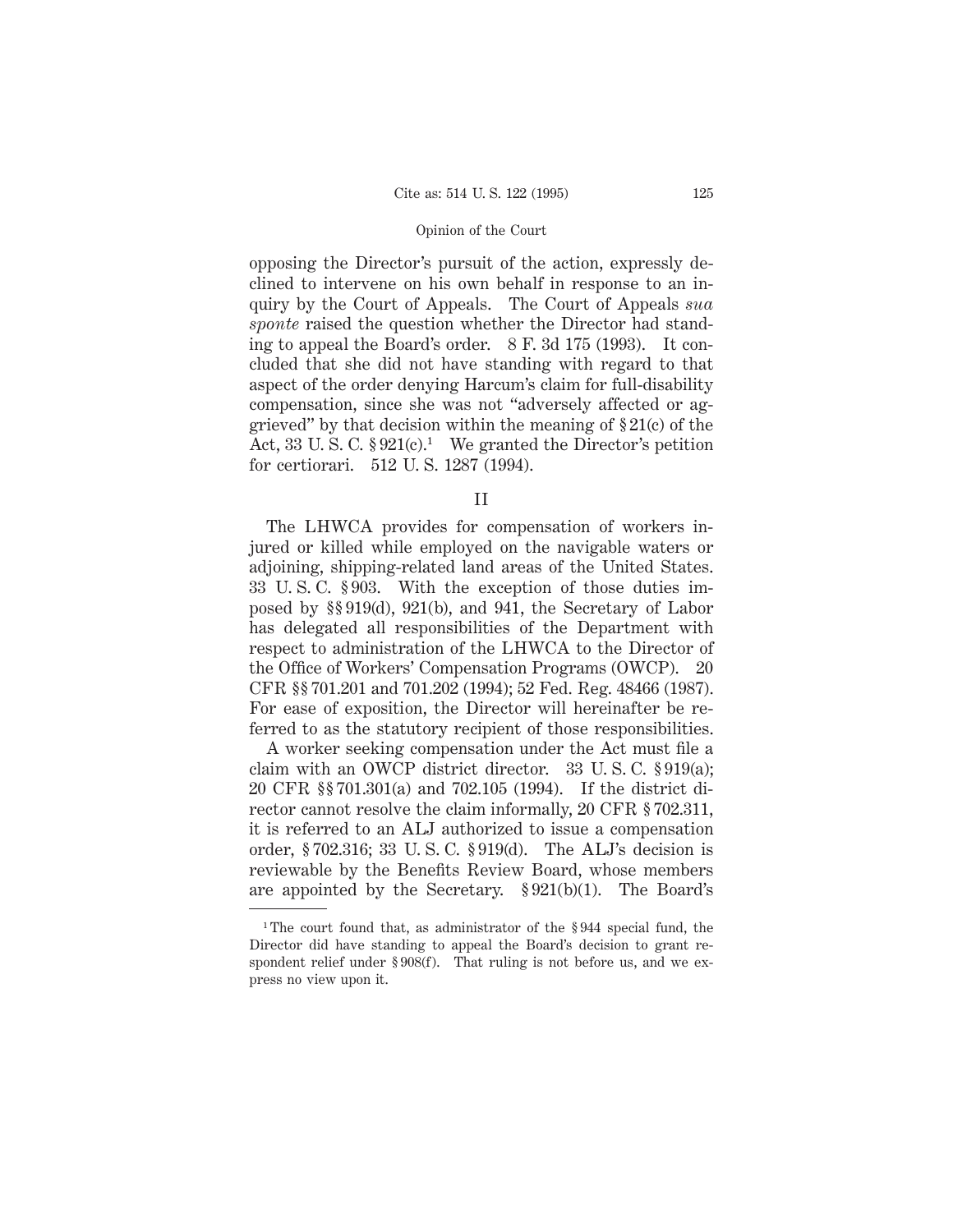decision is in turn appealable to a United States court of appeals, at the instance of "[a]ny person adversely affected or aggrieved by" the Board's order. § 921(c).

With regard to claims that proceed to ALJ hearings, the Act does not by its terms make the Director a party to the proceedings, or grant her authority to prosecute appeals to the Board, or thence to the federal courts of appeals. The Director argues that she nonetheless had standing to petition the Fourth Circuit for review of the Board's order, because she is a "person adversely affected or aggrieved" under § 921(c). Specifically, she contends the Board's decision injures her because it impairs her ability to achieve the Act's purposes and to perform the administrative duties the Act prescribes.

The phrase "person adversely affected or aggrieved" is a term of art used in many statutes to designate those who have standing to challenge or appeal an agency decision, within the agency or before the courts. See, *e. g.,* federal Communications Act of 1934, 47 U. S. C. § 402(b)(6); Occupational Safety and Health Act of 1970, 29 U. S. C. § 660(a); Federal Mine Safety and Health Act of 1977, 30 U. S. C. § 816. The terms "adversely affected" and "aggrieved," alone or in combination, have a long history in federal administrative law, dating back at least to the federal Communications Act of 1934, § 402(b)(2) (codified, as amended, 47 U. S. C. § 402(b)(6)). They were already familiar terms in 1946, when they were embodied within the judicial review provision of the Administrative Procedure Act (APA), 5 U. S. C. § 702, which entitles "[a] person . . . adversely affected or aggrieved by agency action within the meaning of a relevant statute" to judicial review. In that provision, the qualification "within the meaning of a relevant statute" is not an addition to what "adversely affected or aggrieved" alone conveys; but is rather an acknowledgment of the fact that what *constitutes* adverse effect or aggrievement varies from statute to statute. As the United States Department of Justice, At-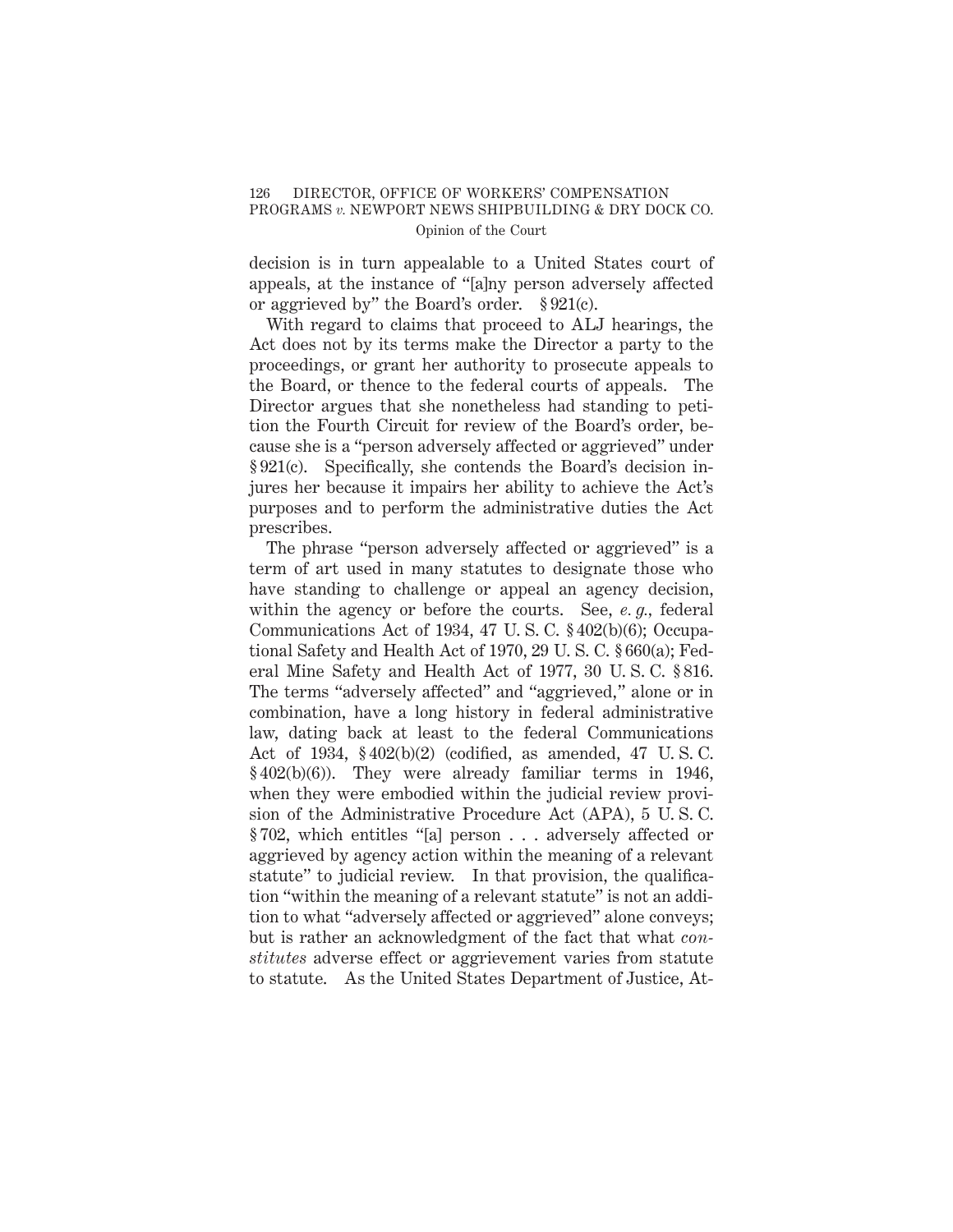torney General's Manual on the Administrative Procedure Act (1947) put it, "The determination of who is 'adversely affected or aggrieved . . . within the meaning of any relevant statute' has 'been marked out largely by the gradual judicial process of inclusion and exclusion, aided at times by the courts' judgment as to the probable legislative intent derived from the spirit of the statutory scheme.'" *Id.*, at 96 (citation omitted). We have thus interpreted § 702 as requiring a litigant to show, at the outset of the case, that he is injured in fact by agency action and that the interest he seeks to vindicate is arguably within the "zone of interests to be protected or regulated by the statute" in question. *Association of Data Processing Service Organizations, Inc.* v. *Camp,* 397 U. S. 150, 153 (1970); see also *Clarke* v. *Securities Industry Assn.,* 479 U. S. 388, 395–396 (1987).

Given the long lineage of the text in question, it is significant that counsel have cited to us no case, neither in this Court nor in the courts of appeals, neither under the APA nor under individual statutory-review provisions such as the present one, which holds that, without benefit of specific authorization to appeal, an agency, in its regulatory or policymaking capacity, is "adversely affected" or "aggrieved." Cf. *Director, Office of Workers' Compensation Programs* v. *Perini North River Associates,* 459 U. S. 297, 302–305 (1983) (noting the issue of whether the Director has standing under § 921(c), but finding it unnecessary to reach the question).<sup>2</sup>

<sup>2</sup> In addition to not reaching the § 921(c) question, *Perini* also took as a given (because it had been conceded below) the answer to another question: whether the Director (rather than the Benefits Review Board) is the proper party respondent to an appeal from the Board's determination. See 459 U. S., at 304, n. 13. Obviously, an agency's entitlement to party respondent status does not necessarily imply that agency's standing to appeal: The National Labor Relations Board, for example, is always the party respondent to an employer or employee appeal, but cannot initiate an appeal from its own determination. 29 U. S. C. §§ 152(1), 160(f). Indeed, it can be argued, as *amici* in this case have done, that if the Director *is* the proper party respondent in the court of appeals (as her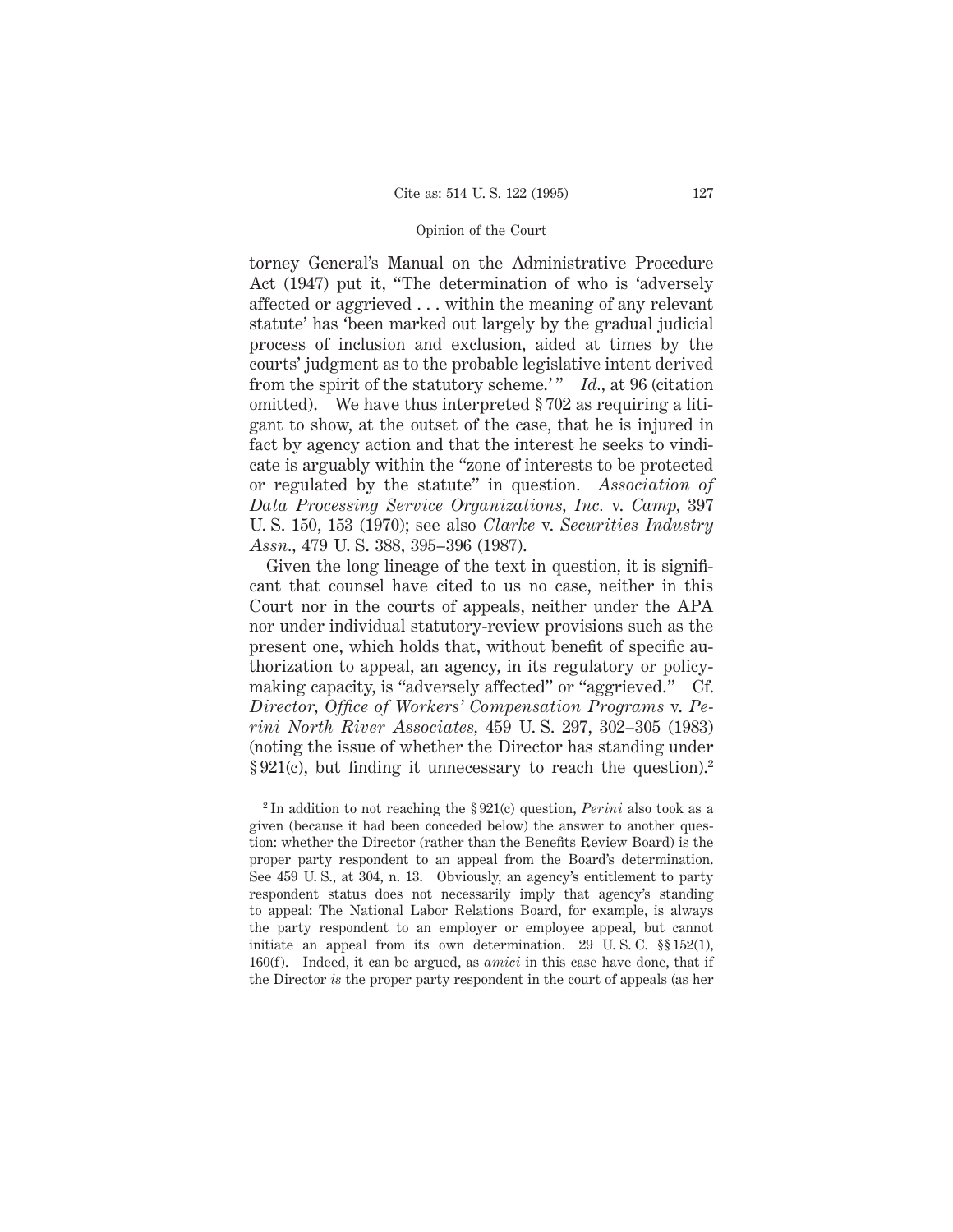There are cases in which an agency has been held to be adversely affected or aggrieved in what might be called its nongovernmental capacity—that is, in its capacity as a member of the market group that the statute was meant to protect. For example, in *United States* v. *ICC,* 337 U. S. 426 (1949), we held that the United States had standing to sue the Interstate Commerce Commission (ICC) in federal court to overturn a Commission order that denied the Government recovery of damages for an allegedly unlawful railroad rate. The Government, we said, "is not less entitled than any other shipper to invoke administrative and judicial protection." Id., at 430.<sup>3</sup> But the status of the Government as a statutory beneficiary or market participant must be sharply distinguished from the status of the Government as regulator or administrator.

The latter status would be at issue if—to use an example that continues the ICC analogy—the Environmental Protec-

regulations assert, see 20 CFR § 802.410 (1994)), in initiating an appeal she would end up on both sides of the case. See Brief for National Association of Waterfront Employers et al. as *Amici Curiae* 17, n. 14. Our opinion today intimates no view on the party-respondent question.

<sup>3</sup> *United States* v. *ICC* accorded the United States standing despite the facts that (1) the Interstate Commerce Act contained no specific judicial review provision, and (2) the APA's general judicial review provision ("person adversely affected or aggrieved") excludes agencies from the definition of "person." See *infra,* at 129. It would thus appear that an agency suing in what might be termed a nongovernmental capacity escapes that definitional limitation. The LHWCA likewise contains a definition of "person" that does not specifically include agencies. 33 U. S. C. § 902(1). We chose not to rely upon that provision in this opinion because it seemed more likely to sweep in the question of the Director's authority to appeal Board rulings that are adverse to the § 944 special fund, which deserves separate attention. It is possible that the Director's status as manager of the privately financed fund removes her from the "person" limitation, just as it may remove her from the more general limitation that agencies *qua* agencies are not "adversely affected or aggrieved." We leave those issues to be resolved in a case where the Director's relationship to the fund is immediately before us.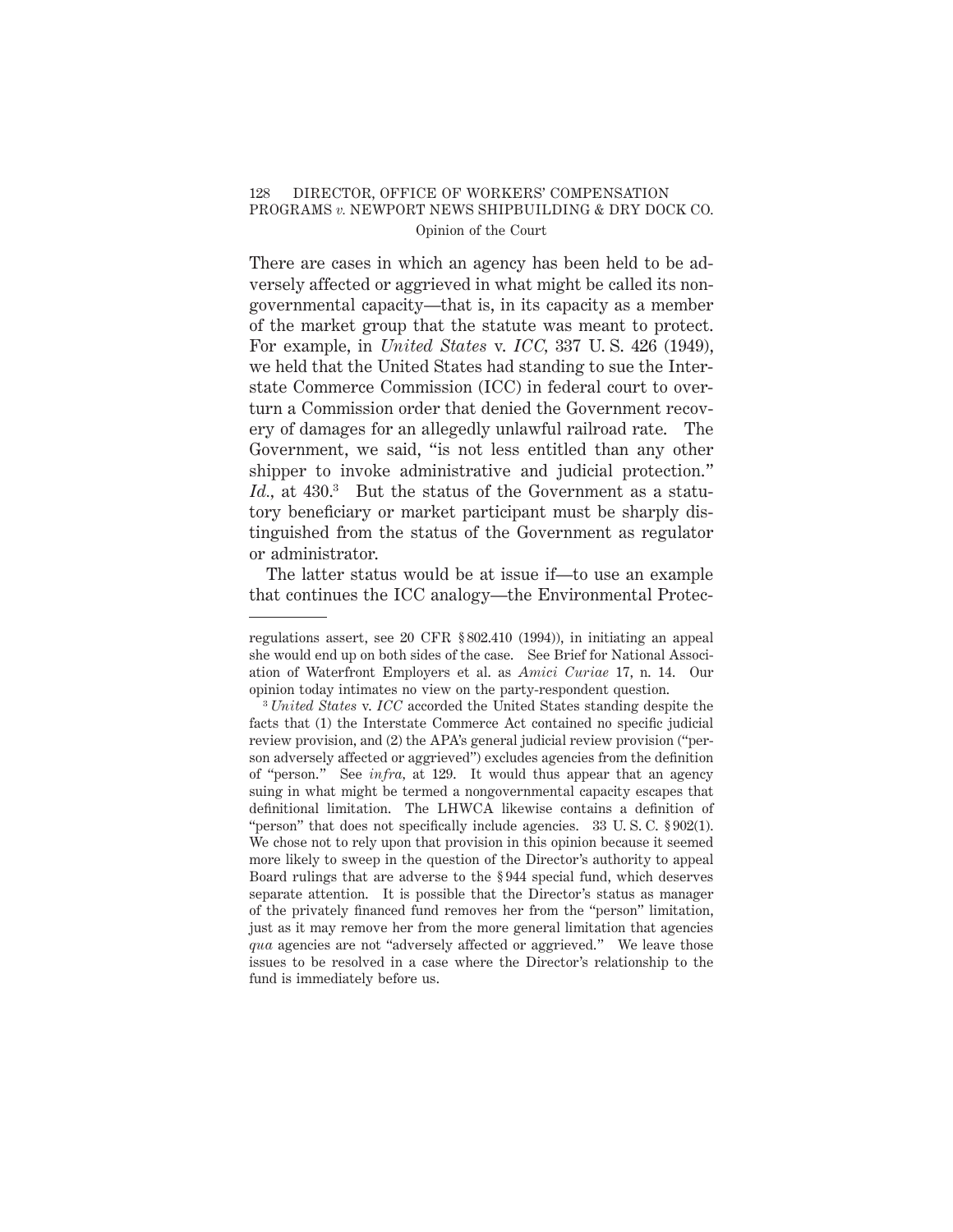tion Agency sued to overturn an ICC order establishing high tariffs for the transportation of recyclable materials. Cf. *United States* v. *Students Challenging Regulatory Agency Procedures (SCRAP),* 412 U. S. 669 (1973). Or if the Department of Transportation, to further a policy of encouraging so-called "telecommuting" in order to reduce traffic congestion, sued as a "party aggrieved" under 28 U. S. C. § 2344, to reverse the Federal Communications Commission's approval of rate increases on second phone lines used for modems. We are aware of no case in which such a "policy interest" by an agency has sufficed to confer standing under an "adversely affected or aggrieved" statute or any other general review provision. To acknowledge the general adequacy of such an interest would put the federal courts into the regular business of deciding intrabranch and intraagency policy disputes—a role that would be most inappropriate.

That an agency in its governmental capacity is not "adversely affected or aggrieved" is strongly suggested, as well, by two aspects of the United States Code: First, the fact that the Code's general judicial review provision, contained in the APA, does not include agencies within the category of "person adversely affected or aggrieved." See 5 U. S. C. § 551(2) (excepting agencies from the definition of "person"). Since, as we suggested in *United States* v. *ICC,* the APA provision reflects "the general legislative pattern of administrative and judicial relationships," 337 U. S., at 433–434, it indicates that even under specific "adversely affected or aggrieved" statutes (there were a number extant when the APA was adopted) agencies as such normally do not have standing. And second, the United States Code displays throughout that when an agency in its governmental capacity *is* meant to have standing, Congress says so. The LHWCA's silence regarding the Secretary's ability to take an appeal is significant when laid beside other provisions of law. See, *e. g.,* Black Lung Benefits Act (BLBA), 30 U. S. C. § 932(k) ("The Secretary shall be a party in any proceeding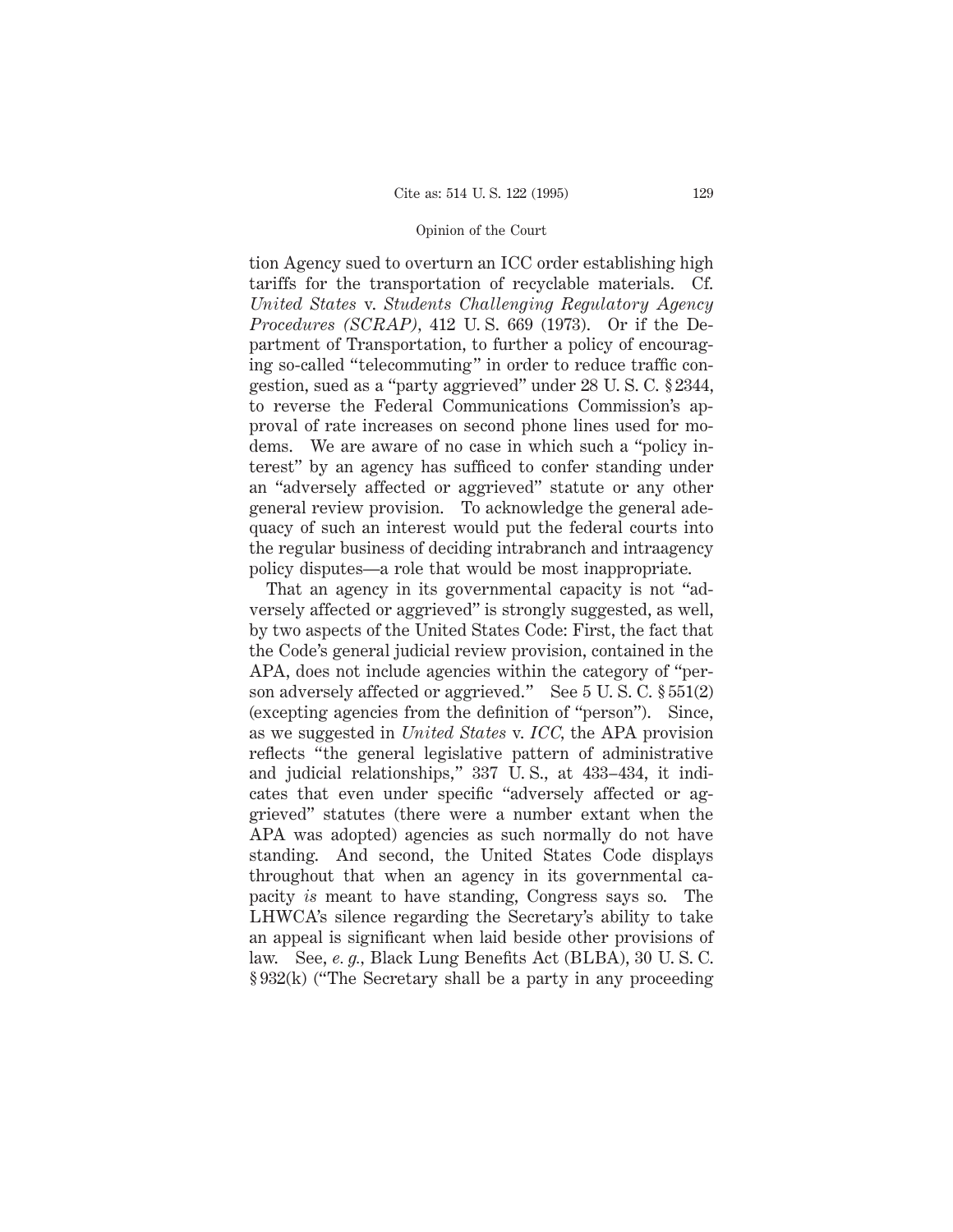relative to [a] claim for benefits"); Title VII of the Civil Rights Act of 1964, 42 U. S. C. § 2000e–5(f)(1) (authorizing the Attorney General to initiate civil actions against private employers) and  $$2000e-4(g)(6)$  (authorizing the Equal Employment Opportunities Commission to "intervene in a civil action brought  $\dots$  by an aggrieved party  $\dots$ "); Employee Retirement Income Security Act of 1974, 29 U. S. C. § 1132(a)(2) (granting Secretary power to initiate various civil actions under the Act). It is particularly illuminating to compare the LHWCA with the Occupational Safety and Health Act of 1970 (OSHA), 29 U. S. C. § 651 *et seq.* Section 660(a) of OSHA is virtually identical to  $$921(c)$ : It allows "[a]ny person adversely affected or aggrieved" by an order of the Occupational Safety and Health Review Commission (a body distinct from the Secretary, as the Benefits Review Board is) to petition for review in the courts of appeals. OSHA, however, further contains a § 660(b), which expressly grants such petitioning authority to the Secretary—suggesting, of course, that the Secretary would *not* be considered "adversely affected or aggrieved" under § 660(a), and should not be considered so under § 921(c).

All of the foregoing indicates that the phrase "person adversely affected or aggrieved" does not refer to an agency acting in its governmental capacity. Of course the text of a particular statute could make clear that the phrase is being used in a peculiar sense. But the Director points to no such text in the LHWCA, and relies solely upon the mere existence and impairment of her governmental interest. If that alone could ever suffice to contradict the normal meaning of the phrase (which is doubtful), it would have to be an interest of an extraordinary nature, extraordinarily impaired. As we proceed to discuss, that is not present here.

# III

The LHWCA assigns four broad areas of responsibility to the Director: (1) supervising, administering, and making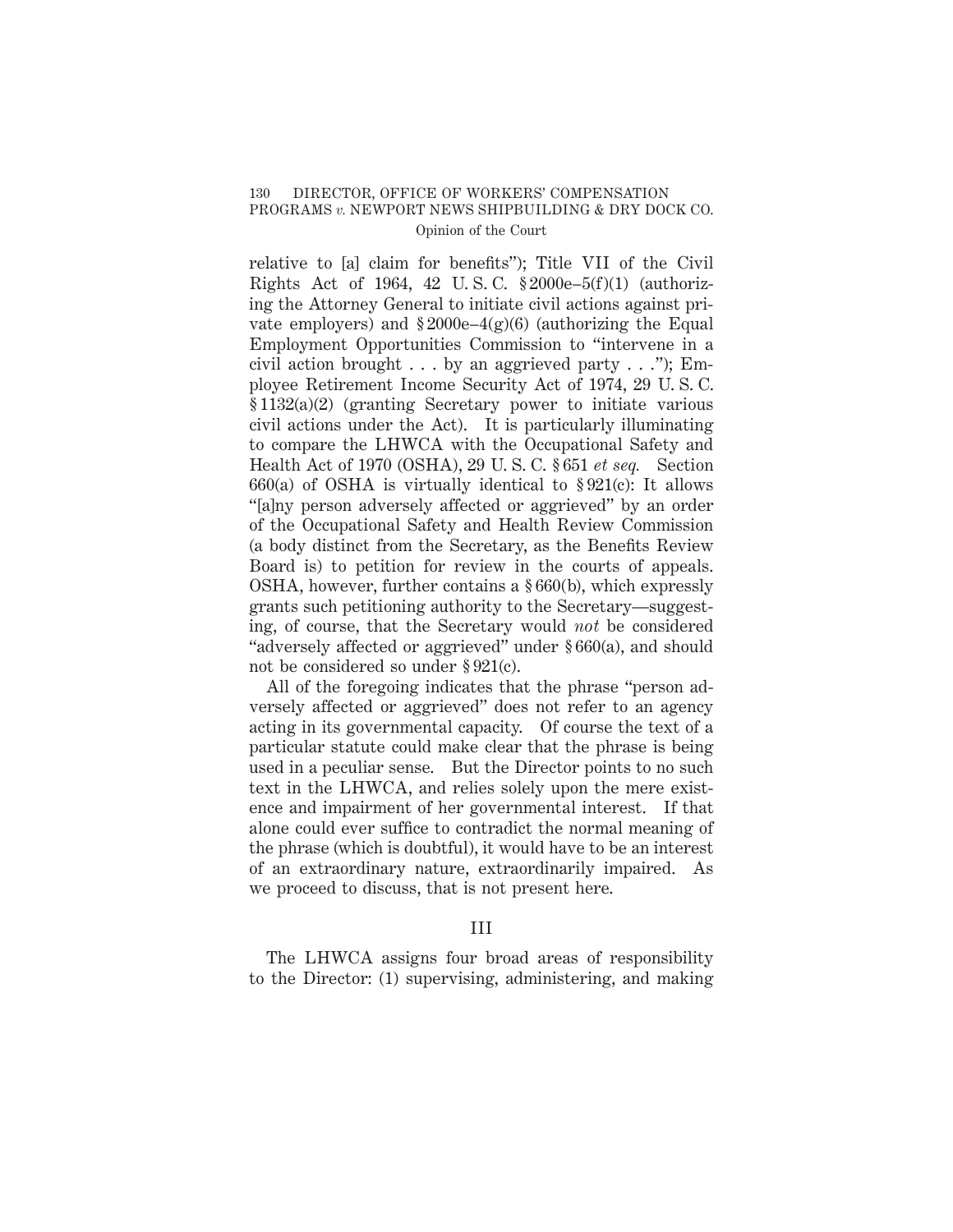rules and regulations for calculation of benefits and processing of claims, 33 U. S. C. §§ 906, 908–910, 914, 919, 930, and 939; (2) supervising, administering, and making rules and regulations for provision of medical care to covered workers, § 907; (3) assisting claimants with processing claims and receiving medical and vocational rehabilitation, § 939(c); and (4) enforcing compensation orders and administering payments to and disbursements from the special fund established by the Act for the payment of certain benefits, §§ 921(d) and 944. The Director does not assert that the Board's decision hampers her performance of these express statutory responsibilities. She claims only two categories of interest that are affected, neither of which remotely suggests that she has authority to appeal Board determinations.

First, the Director claims that because the LHWCA "has many of the elements of social insurance, and as such is designed to promote the public interest," Brief for Petitioner 17, she has standing to "advance in federal court the public interest in ensuring adequate compensation payments to claimants," *id.,* at 18. It is doubtful, to begin with, that the goal of the LHWCA is simply the support of disabled workers. In fact, we have said that, because "the LHWCA represents a compromise between the competing interests of disabled laborers and their employers," it "is not correct to interpret the Act as guaranteeing a completely adequate remedy for all covered disabilities." *Potomac Elec. Power Co.* v. *Director, Office of Workers' Compensation Programs,* 449 U. S. 268, 282 (1980). The LHWCA is a scheme for fair and efficient resolution of a class of private disputes, managed and arbitered by the Government. It represents a "quid pro quo *between employer and employee.* Employers relinquish certain legal rights which the law affords to them and so, in turn, do the employees." 1 M. Norris, The Law of Maritime Personal Injuries § 4.1, p. 106 (4th ed. 1990) (emphasis added).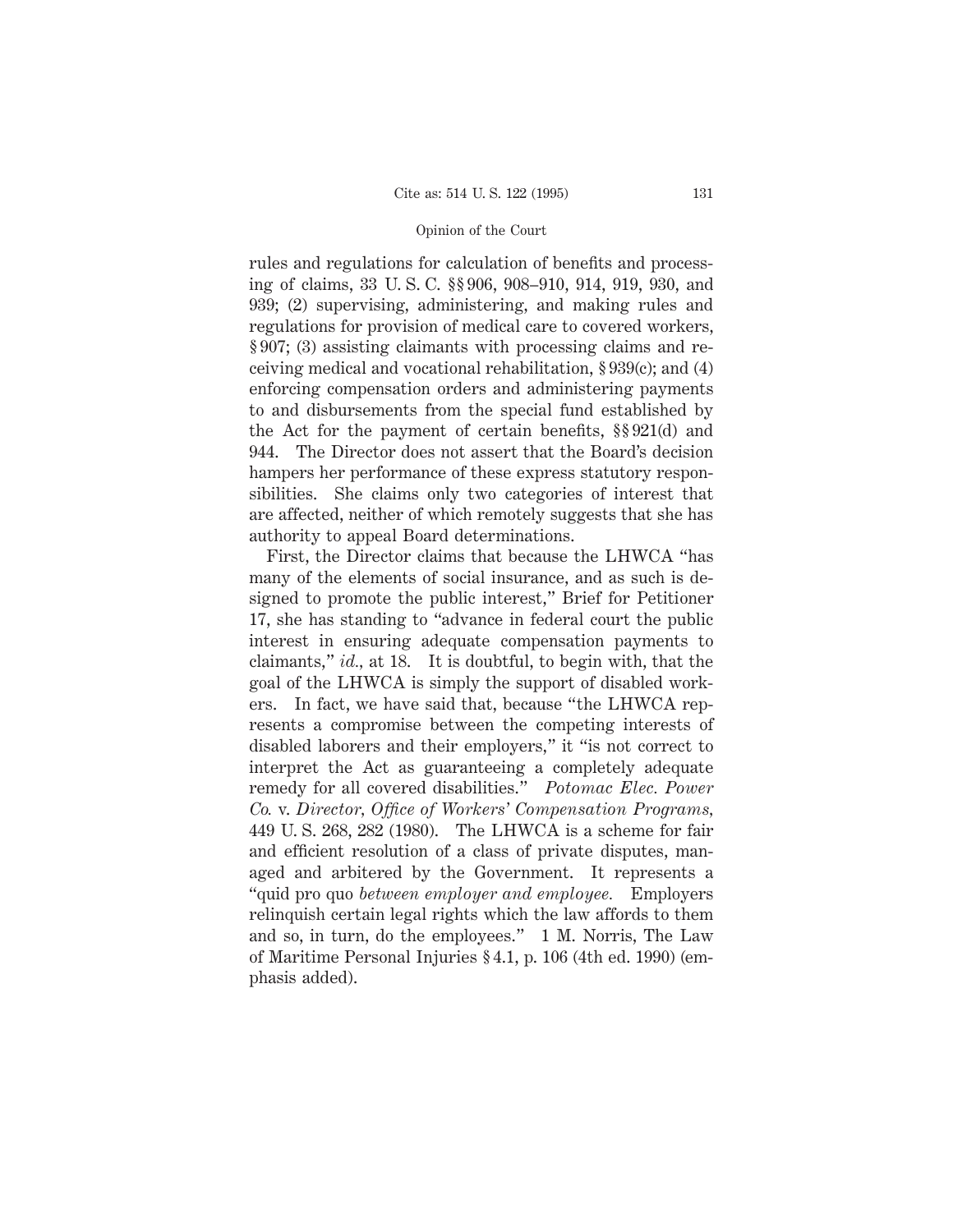But even assuming the single-minded, compensate-theemployee goal that the Director posits, there is nothing to suggest that the Director has been given authority to pursue that goal in the courts. Agencies do not automatically have standing to sue for actions that frustrate the purposes of their statutes. The Interior Department, being charged with the duty to "protect persons and property within areas of the National Park System," 16 U. S. C. § 1a–6(a), does not thereby have authority to intervene in suits for assault brought by campers; or (more precisely) to bring a suit for assault when the camper declines to do so. What the Director must establish here is such a clear and distinctive responsibility for employee compensation as to overcome the universal assumption that "person adversely affected or aggrieved" leaves private interests (even those favored by public policy) to be litigated by private parties. That we are unable to find. The Director is not the designated champion of employees within this statutory scheme. To the contrary, one of her principal roles is to serve as the broker of informal settlements between employers and employees. 33 U. S. C. § 914(h). She is charged, moreover, with providing "information and assistance" regarding the program to *all* persons covered by the Act, including employers. §§ 902(1), 939(c). To be sure, she has discretion under § 939(c) to provide "legal assistance in processing a claim" if it is requested (a provision that is perhaps of little consequence, since the Act provides attorney's fees to successful claimants, see § 928); but that authority, which is discretionary with her and contingent upon a request by the claimant, does not evidence the duty and power, when the claimant is satisfied with his award, to contest the award on her own.

The Director argues that her standing to pursue the public's interest in adequate compensation of claimants is supported by our decisions in *Heckman* v. *United States,* 224 U. S. 413 (1912), *Moe* v. *Confederated Salish and Kootenai Tribes of Flathead Reservation,* 425 U. S. 463 (1976), *Pasa-*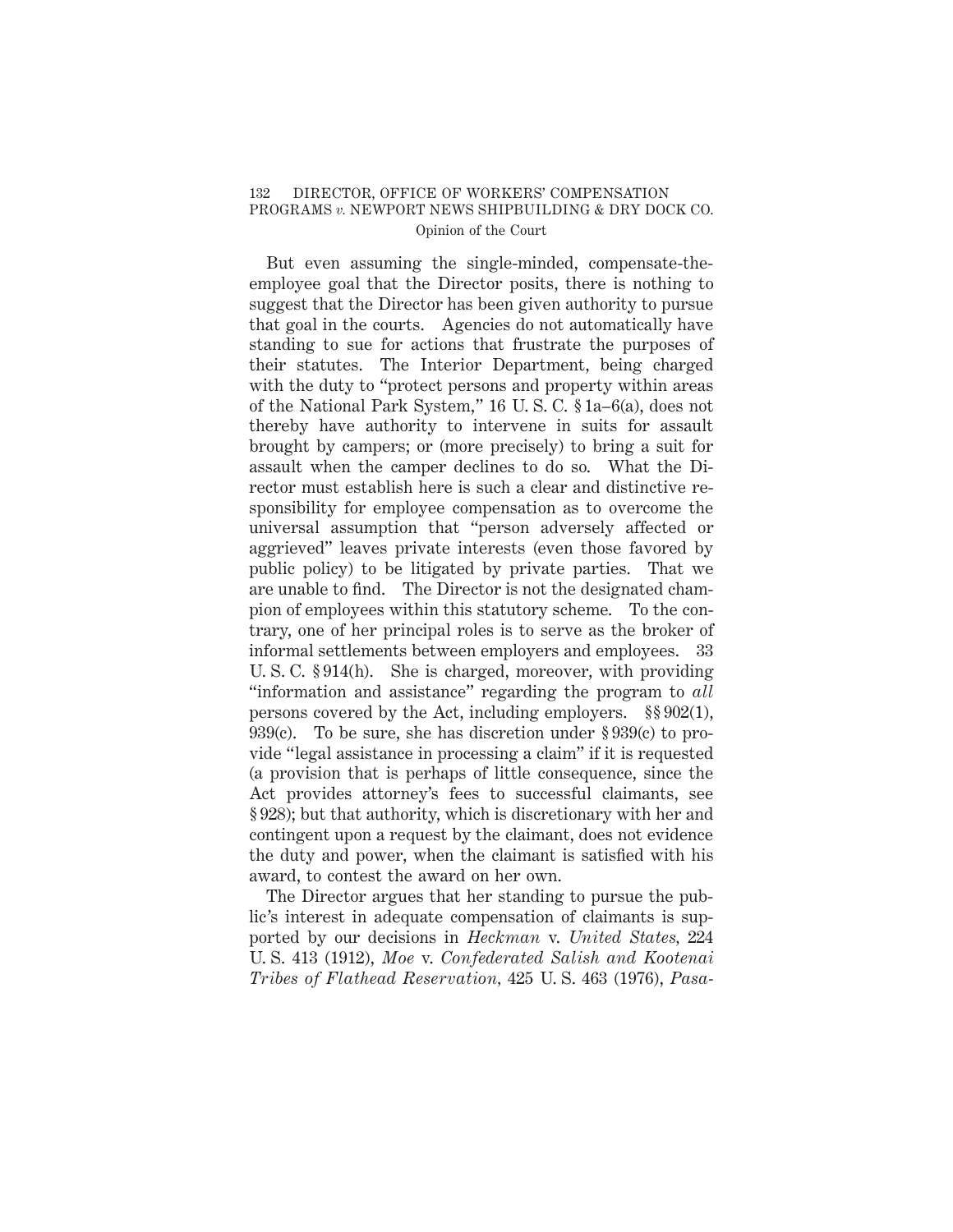*dena City Bd. of Ed.* v. *Spangler,* 427 U. S. 424 (1976), and *General Telephone Co. of Northwest* v. *EEOC,* 446 U. S. 318 (1980). Brief for Petitioner 18. None of those cases is apposite. *Heckman* and *Moe* pertain to the United States' standing to represent the interests of Indians; the former holds, see 224 U.S., at 437, and the latter indicates in dictum, see 425 U. S., at 474, n. 13, that the Government's status as guardian confers standing. The third case, *Spangler, supra,* at 427, based standing of the United States upon an explicit provision of Title IX of the Civil Rights Act of 1964 authorizing suit, 42 U. S. C. § 2000h–2, and the last, *General Telephone Co., supra,* at 325, based standing of the Equal Employment Opportunity Commission (EEOC) upon a specific provision of Title VII of the Civil Rights Act of 1964 authorizing suit, 42 U.S.C.  $$2000e-5(f)(1)$ . Those two cases certainly establish that Congress *could* have conferred standing upon the Director without infringing Article III of the Constitution; but they do not at all establish that Congress did so. In fact, *General Telephone Co.* suggests just the opposite, since it describes how, prior to the 1972 amendment specifically giving the EEOC authority to sue, only the "aggrieved person" could bring suit, *even though* the EEOC *was* authorized to use " 'informal methods of conference, conciliation, and persuasion'" to eliminate unlawful employment practices, 446 U. S., at 325—an authority similar to the Director's informal settlement authority here.

The second category of interest claimed to be affected by erroneous Board rulings is the Director's ability to fulfill "important administrative and enforcement responsibilities." Brief for Petitioner 18. The Director fails, however, to identify any specific statutory duties that an erroneous Board ruling interferes with, reciting instead conjectural harms to abstract and remote concerns. She contends, for example, that "incorrect claim determinations by the Board frustrate [her] duty to administer and enforce the statutory scheme in a uniform manner." *Id.,* at 18–19. But it is impossible to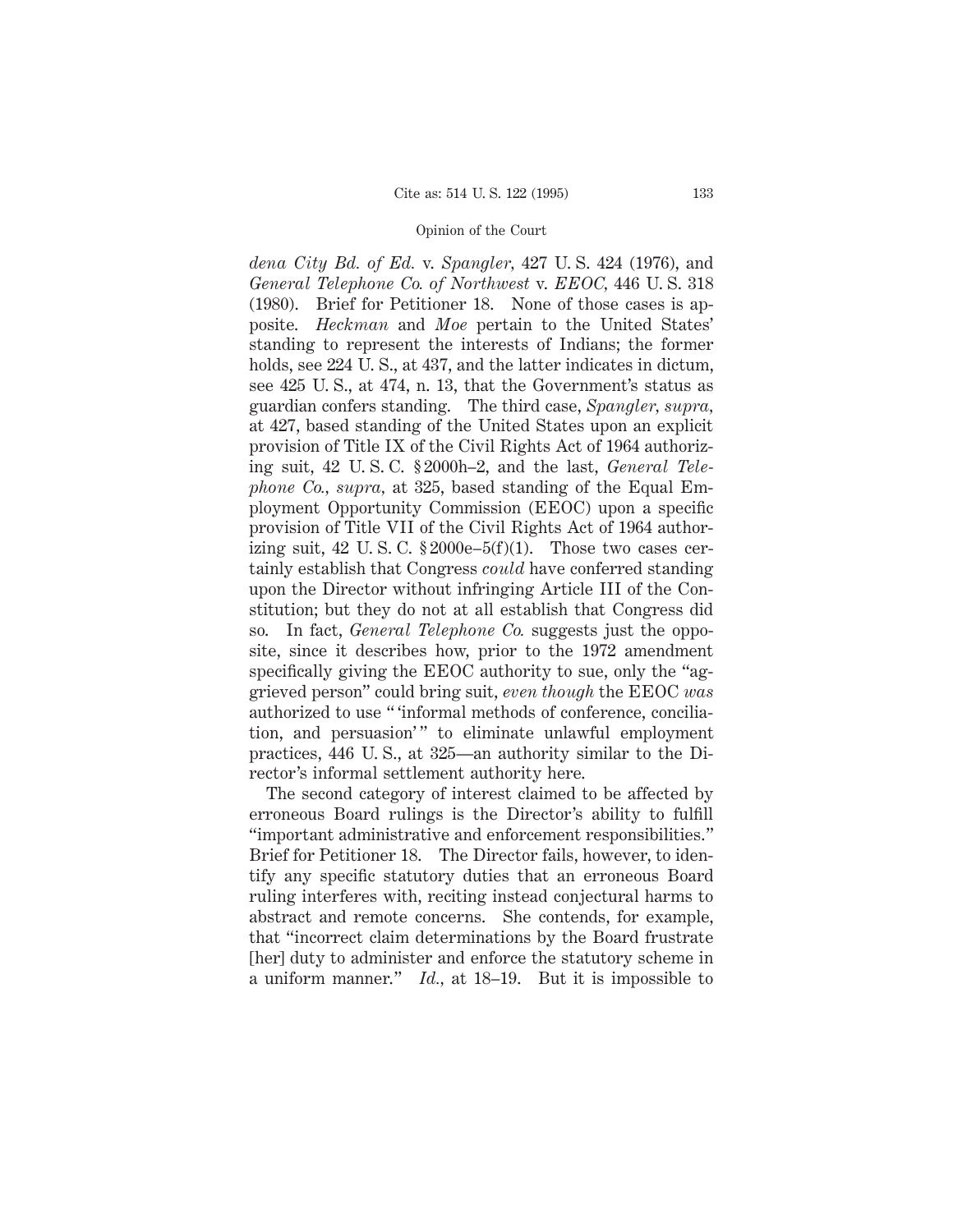# Opinion of the Court

understand how a duty of uniform *administration* and *enforcement* by the Director (presumably arising out of the prohibition of arbitrary action reflected in 5 U. S. C. § 706) hinges upon correct *adjudication* by someone else. The Director does not (and we think cannot) explain, for example, how an erroneous decision by the Board affects her ability to process the underlying claim, § 919, provide information and assistance regarding coverage, compensation, and procedures, § 939(c), enforce the final award, § 921(d), or perform any other required task in a "uniform" manner.

If the correctness of adjudications were essential to the Director's performance of her assigned duties, Congress would presumably have done what it has done with many other agencies: made adjudication *her* responsibility. In fact, however, it has taken pains to *remove* adjudication from her realm. The LHWCA Amendments of 1972, 86 Stat. 1251, assigned administration to the Director, 33 U. S. C. § 939(a); assigned initial adjudication to ALJ's, § 919(d); and created the Board to consider appeals from ALJ decisions, § 921. The assertion that proper adjudication is essential to proper performance of the Director's functions is quite simply contrary to the whole structure of the Act. To make an implausible argument even worse, the Director must acknowledge that her lack of control over the adjudicative process does not even deprive her of the power to resolve legal ambiguities in the statute. She retains the rulemaking power, see  $\S 939(a)$ , which means that if her problem with the present decision of the Board is that it has established an erroneous rule of law, see *Chevron U. S. A. Inc.* v. *Natural Resources Defense Council, Inc.,* 467 U. S. 837 (1984), she has full power to alter that rule. See *Estate of Cowart* v. *Nicklos Drilling Co.,* 505 U. S. 469, 476 (1992) ("[T]he [Board] is not entitled to any special deference"). Her only possible complaint, then, is that she does not agree with the outcome of this particular case. The Director also claims that precluding her from seeking review of erroneous Board rulings "would reduce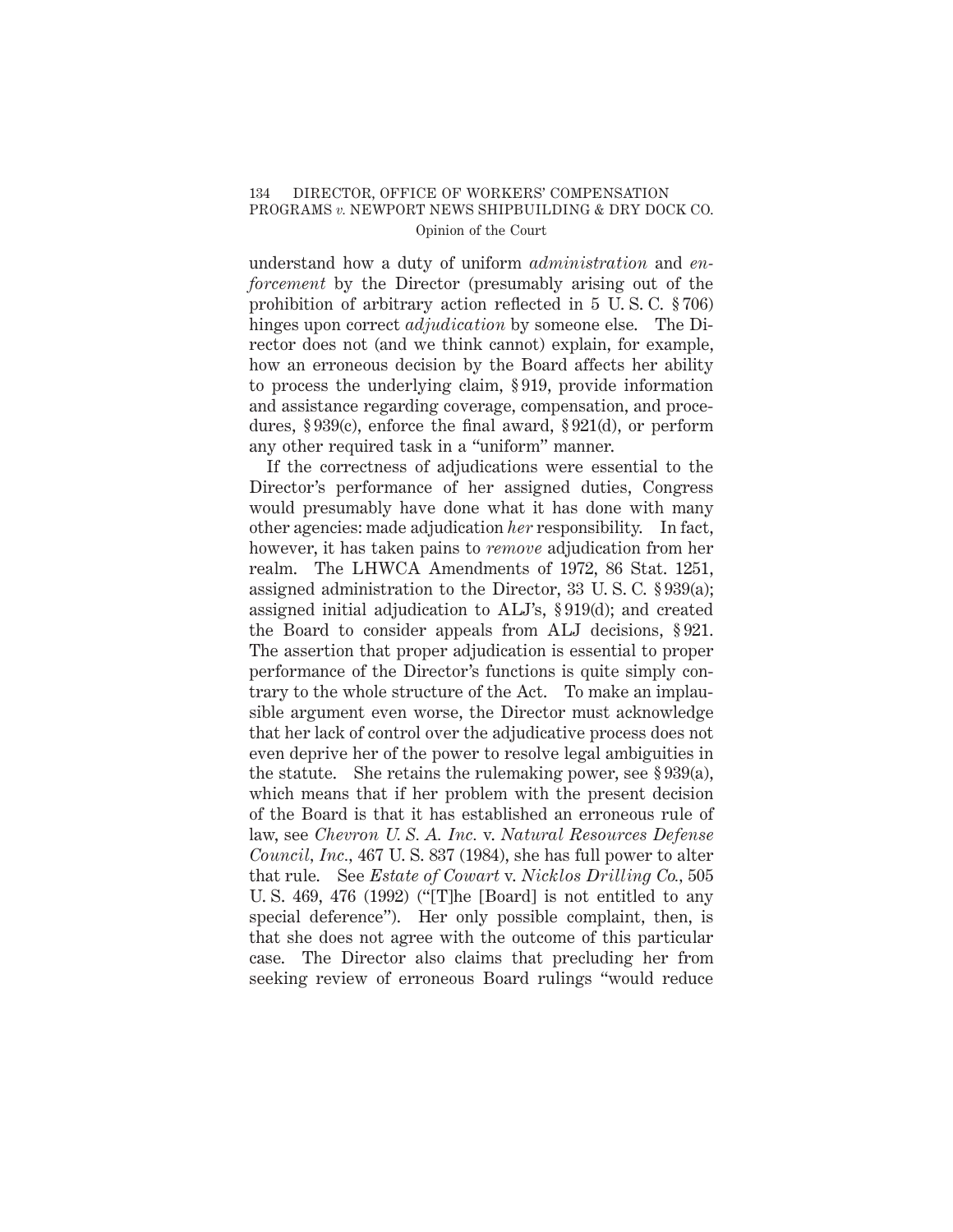the incentive for employers to view the Director's informal resolution efforts as authoritative, because the employer could proceed to a higher level of review from which the Director could not appeal." Brief for Petitioner 19. This argument assumes that her informal resolution efforts are *supposed* to be "authoritative." We doubt that. The structure of the statute suggests that they are supposed to be facilitative—a service to both parties, rather than an imposition upon either of them. But even if the opposite were true, we doubt that the unlikely prospect that the Director will appeal *when the claimant does not* will have much of an impact upon whether the employer chooses to spurn the Director's settlement proposal and roll the dice before the Board. The statutory requirement of adverse effect or aggrievement must be based upon "something more than an ingenious academic exercise in the conceivable." *United States* v. *SCRAP,* 412 U. S., at 688.

The Director seeks to derive support for her position from Congress' later enactment of the BLBA in 1978, but it seems to us that the BLBA militates precisely *against* her position. The BLBA expressly provides that "[t]he Secretary shall be a party in any proceeding relative to a claim for benefits under this part."  $30 \text{ U.S. C. }$  \$932(k). The Director argues that since the Secretary is explicitly made a party under the BLBA, she must be meant to be a party under the LHWCA as well. That is not a form of reasoning we are familiar with. The normal conclusion one would derive from putting these statutes side by side is this: When, in a legislative scheme of this sort, Congress wants the Secretary to have standing, it says so.

Finally, the Director retreats to that last redoubt of losing causes, the proposition that the statute at hand should be liberally construed to achieve its purposes, see, *e. g., Northeast Marine Terminal Co.* v. *Caputo,* 432 U. S. 249, 268 (1977). That principle may be invoked, in case of ambiguity, to find present rather than absent elements that are essential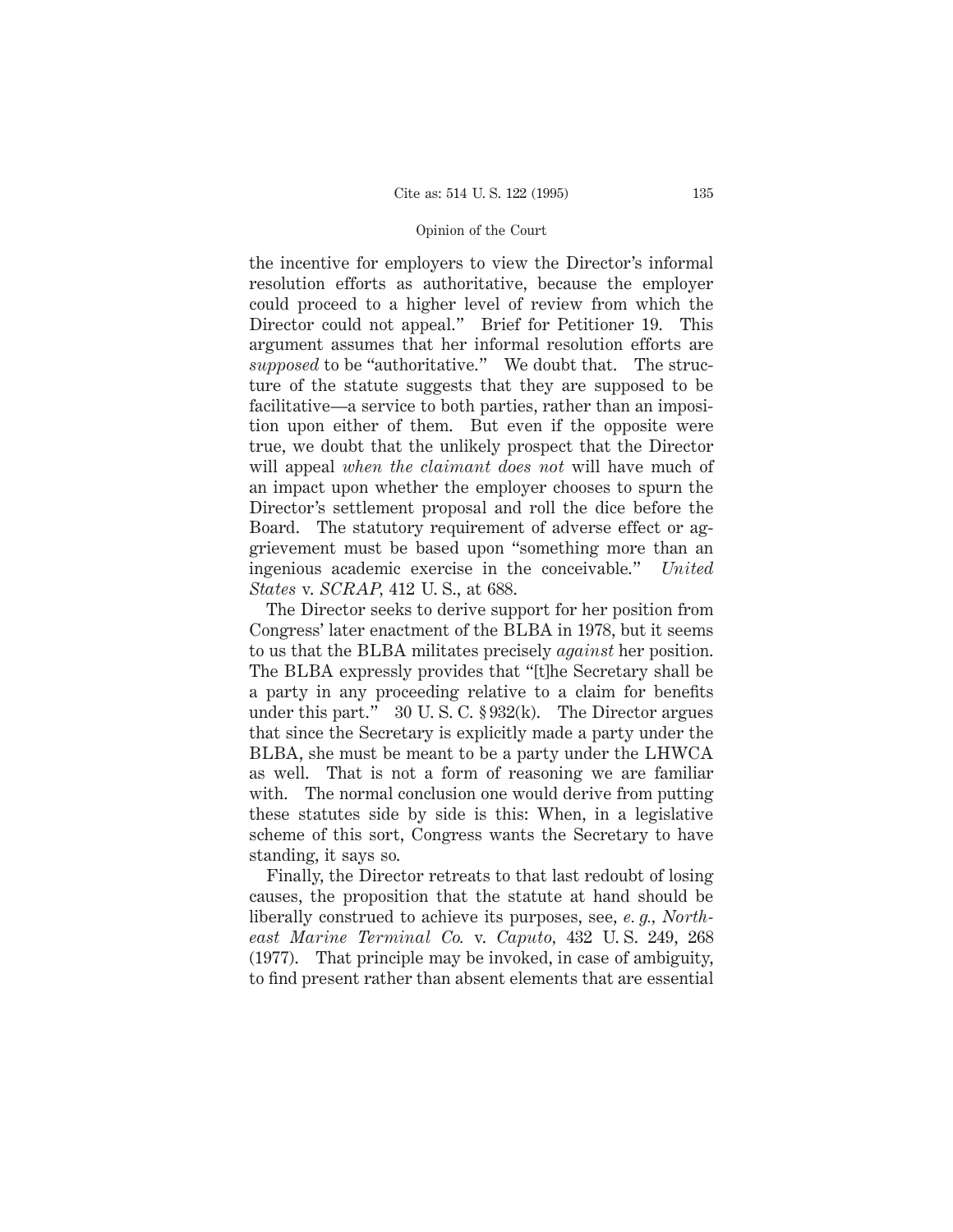# 136 DIRECTOR, OFFICE OF WORKERS' COMPENSATION PROGRAMS *v.* NEWPORT NEWS SHIPBUILDING & DRY DOCK CO. Ginsburg, J., concurring in judgment

to operation of a legislative scheme; but it does not add features that will achieve the statutory "purposes" more effectively. Every statute purposes, not only to achieve certain ends, but also to achieve them by particular means—and there is often a considerable legislative battle over what those means ought to be. The withholding of agency authority is as significant as the granting of it, and we have no right to play favorites between the two. Construing the LHWCA as liberally as can be, we cannot find that the Director is "adversely affected or aggrieved" within the meaning of  $§ 921(c).$ 

\*\*\*

For these reasons, the judgment of the United States Court of Appeals for the Fourth Circuit is affirmed.

*So ordered.*

Justice Ginsburg, concurring in the judgment.

The Court holds that the Director of the Office of Workers' Compensation Programs of the United States Department of Labor (OWCP) lacks standing under  $\S 21(c)$  of the Longshore and Harbor Workers' Compensation Act (LHWCA or Act), 44 Stat. 1424, as amended, 33 U. S. C. § 901 *et seq.,* to seek judicial review of LHWCA claim determinations. Before amendment of the LHWCA in 1972, the Act's administrator had authority to seek review of LHWCA claim determinations in the courts of appeals. The Court reads the 1972 amendments as divesting the Act's administrator of access to federal appellate tribunals formerly open to the administrator's petitions. The practical effect of the Court's ruling is to order a disparity between two compensatory schemes the LHWCA and the Black Lung Benefits Act (BLBA), 83 Stat. 792, as amended, 30 U. S. C. § 901 *et seq.*—measures that Congress intended to work in essentially the same way.

Significantly, however, the Court observes that our precedent "certainly establish[es] that Congress *could* have con-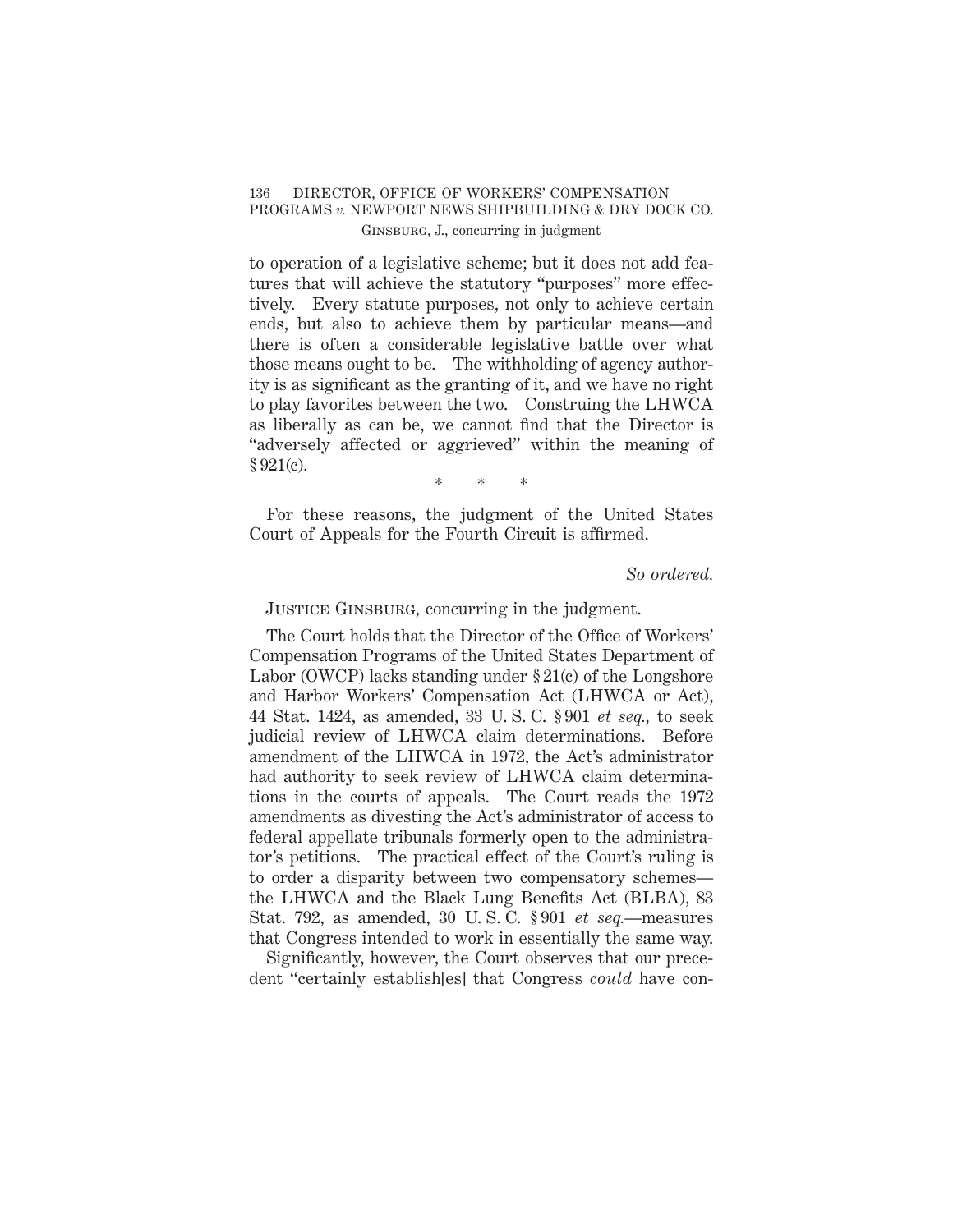## Ginsburg, J., concurring in judgment

ferred standing upon the [OWCP] Director without infringing Article III of the Constitution." *Ante,* at 133 (emphasis in original).<sup>1</sup> While I do not challenge the Court's conclusion that the Director lacks standing under the amended Act, I write separately because I am convinced that Congress did not advert to the change—the withdrawal of the LHWCA administrator's access to judicial review—wrought by the 1972 LHWCA amendments. Since no Article III impediment stands in its way, Congress may speak the final word by determining whether and how to correct its apparent oversight.

I

Before the 1972 amendments to the LHWCA, the OWCP Director's predecessors as administrators of the Act, officials called OWCP deputy commissioners, adjudicated LHWCA claims in the first instance. 33 U. S. C. §§ 919, 923 (1970 ed.); see *Kalaris* v. *Donovan,* 697 F. 2d 376, 381–382 (CADC), cert. denied, 462 U. S. 1119 (1983). A deputy commissioner's claim determination could be challenged in federal district court in an injunctive action against the deputy commissioner. 33 U. S. C. § 921(b) (1970 ed.); see *Parker* v. *Motor Boat Sales, Inc.,* 314 U. S. 244, 245 (1941). As a defending party in district courts, the deputy commissioner could appeal adverse rulings to the courts of appeals pursuant to 28 U. S. C. § 1291, even when no other party sought appeal. See *Henderson* v. *Glens Falls Indemnity Co.,* 134 F. 2d 320, 322 (CA5 1943) ("There are numerous cases in which the deputy commissioner has appealed as the sole party, and his

<sup>&</sup>lt;sup>1</sup>In contrast, the Court of Appeals for the Fourth Circuit raised the standing issue in this case on its own motion because it feared that judicial review initiated by the Director would "strik[e] at the core of the constitutional limitations placed upon th[e] court by Article III of the Constitution." 8 F. 3d 175, 180, n. 1 (1993); see also *Director, Office of Workers' Compensation Programs* v. *Perini North River Associates,* 459 U. S. 297, 302–305 (1983) (noting but not deciding Article III issue).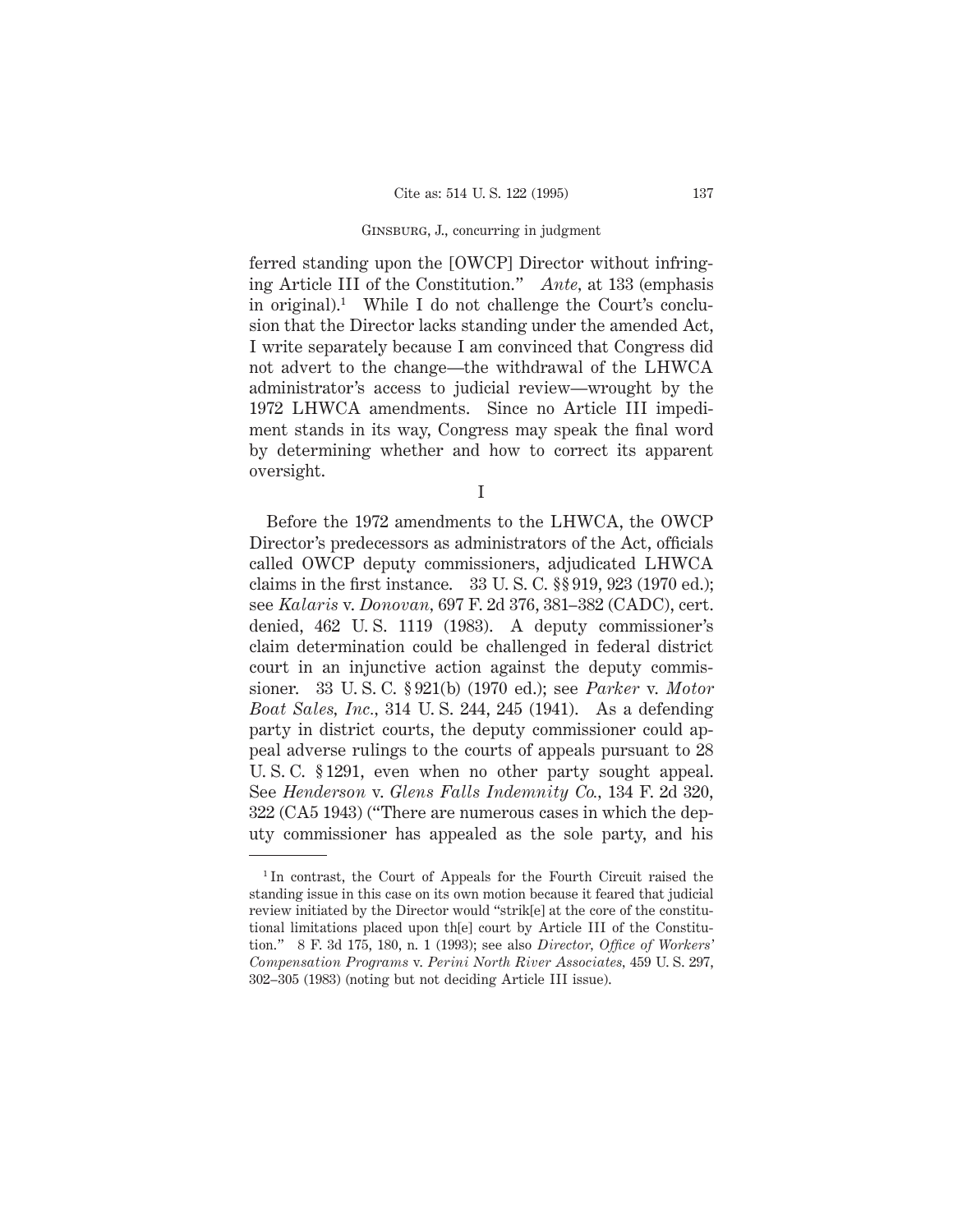# 138 DIRECTOR, OFFICE OF WORKERS' COMPENSATION PROGRAMS *v.* NEWPORT NEWS SHIPBUILDING & DRY DOCK CO. Ginsburg, J., concurring in judgment

right to appeal has never been questioned.") (citing, *inter alia, Parker, supra*).

The 1972 LHWCA amendments shifted the deputy commissioners' adjudicatory authority to Department of Labor administrative law judges (ALJ's). Although district directors—as deputy commissioners are now called <sup>2</sup>—are empowered to investigate LHWCA claims and attempt to resolve them informally, they must order a hearing before an ALJ upon a party's request. 33 U. S. C. § 919. The 1972 amendments also replaced district court injunctive actions with appeals to the newly created Benefits Review Board. Just as the deputy commissioners were parties before district courts prior to 1972, the Director—as the Secretary's delegate—is a party before the Benefits Review Board under the current scheme. 20 CFR  $$801.2(a)(10) (1994)$ . Either the Director or another party may invoke Board review of an ALJ's decision. 33 U. S. C. § 921(b)(3); 20 CFR §§ 801.102, 801.2(a)(10) (1994). As before the amendments, further review is available in the courts of appeals.  $33 \text{ U.S. C. }$  \$921(c).

The Court holds that the LHWCA, as amended in 1972, does not entitle the Director to appeal Benefits Review Board decisions to the courts of appeals. Congress surely decided to transfer adjudicative functions from the deputy commissioners to ALJ's, and from the district courts to the Benefits Review Board. But there is scant reason to believe that Congress consciously decided to strip the Act's administrator of authority that official once had to seek judicial review of claim determinations adverse to the administrator's position. In amending the LHWCA in 1972, Congress did not expressly address the standing of the Secretary of Labor or his delegate to petition for judicial review. Congress did use the standard phrase "person adversely affected or aggrieved" to describe proper petitioners to the courts of appeals. See 33 U. S. C. § 921(c). But it is doubtful that Con-

<sup>2</sup> 20 CFR §§ 701.301(a)(7), 702.105 (1994).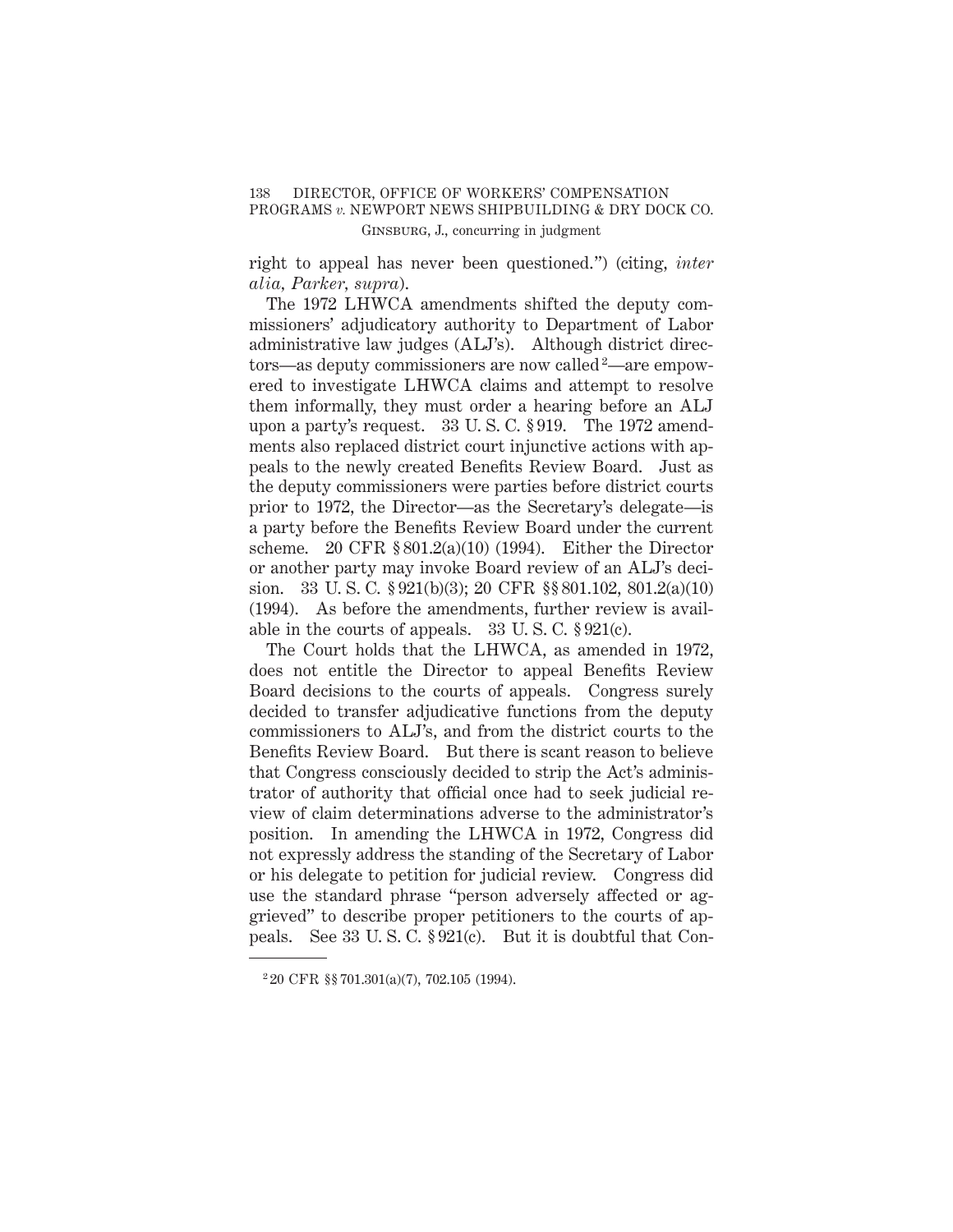## Ginsburg, J., concurring in judgment

gress comprehended the full impact of that phrase: Not only does it qualify employers and injured workers to seek judicial review but, as interpreted, it ordinarily disqualifies agencies acting in a governmental capacity from petitioning for court review.3

II

Congress' 1978 revision of the BLBA reveals the judicial review design Congress ordered when it consciously attended to this matter. The 1978 BLBA amendments were adopted, in part, to keep adjudication of BLBA claims under the same procedural regime as the one Congress devised for LHWCA claims. In the 1978 BLBA prescriptions, Congress expressly provided for the party status of the OWCP Director. See 30 U.S.C. § 932(k) ("The Secretary [of Labor] shall be a party in any proceeding relative to a claim for [black lung] benefits.").

Congress enacted the BLBA in 1969 to afford compensation to coal miners and their survivors for death or disability caused by pneumoconiosis (black lung disease). See *Usery* v. *Turner Elkhorn Mining Co.,* 428 U. S. 1, 8 (1976). The BLBA generally adopts the claims adjudication scheme of the LHWCA. 30 U. S. C. § 932(a). Congress amended the BLBA in 1978 to clarify that the BLBA *continuously* incorporates LHWCA claim adjudication procedures. See § 7(a)(1), 92 Stat. 98 (amending BLBA to incorporate LHWCA "as it may be amended from time to time"); S. Rep. No. 95–209, p. 18 (1977) (BLBA amendment "makes clear that any and all amendments to the [LHWCA]" are incorporated by the BLBA, including "the 1972 amendments relating to the use of Administrative Law Judges in claims adjudication").

<sup>3</sup> The law-presentation role OWCP's Director seeks to play might be compared with the role of an advocate general or *ministère public* in civil law proceedings. See generally M. Glendon, M. Gordon, & C. Osakwe, Comparative Legal Traditions 344 (2d ed. 1994); R. David, French Law 59 (1972).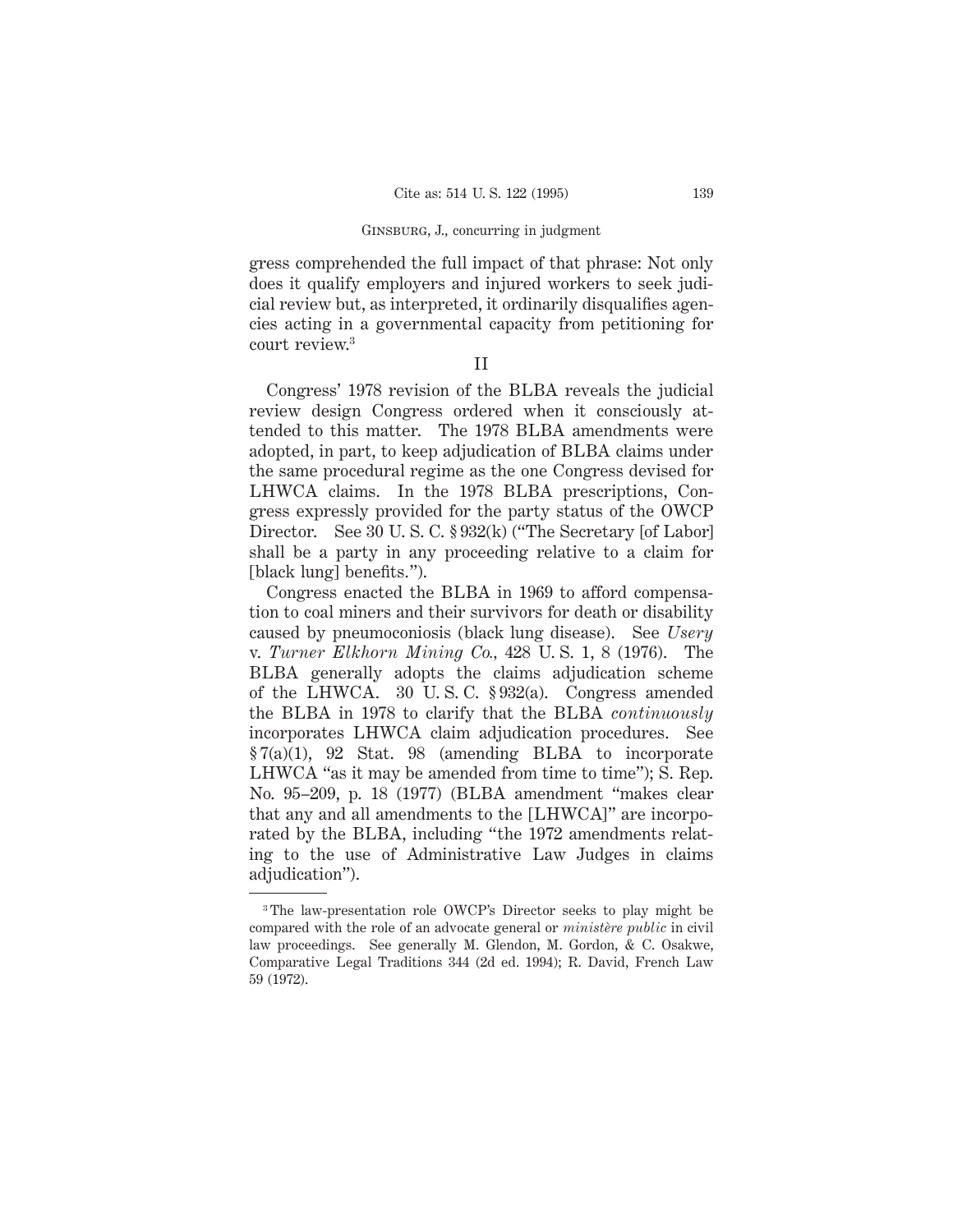# 140 DIRECTOR, OFFICE OF WORKERS' COMPENSATION PROGRAMS *v.* NEWPORT NEWS SHIPBUILDING & DRY DOCK CO. Ginsburg, J., concurring in judgment

In the context of assuring automatic application of LHWCA procedures to black lung claims, see H. R. Conf. Rep. No. 95–864, pp. 22–23 (1978), Congress added to the BLBA the provision for the Secretary of Labor's party status "in any proceeding relative to a claim for [black lung] benefits." See  $\S 7(k)$ , 92 Stat. 99. According to the Report of the Senate Committee on Human Resources:

"Some question has arisen as to whether the adjudication procedures applicable to black lung claims incorporating various sections of the amended [LHWCA] confe[r] standing upon the Secretary of Labor or his designee to appear, present evidence, file appeals or respond to appeals filed with respect to the litigation and appeal of claims. *In establishing the [LHWCA] procedures it was the intent of this Committee to afford the Secretary the right to advance his views in the formal claims litigation context whether or not the Secretary had a direct financial interest in the outcome of the case.* The Secretary's interest as the officer charged with the responsibility for carrying forth the intent of Congress with respect to the [BLBA] should be deemed sufficient to confer standing on the Secretary or such designee of the Secretary who has the responsibility for the enforcement of the [BLBA], to actively participate in the adjudication of claims before the Administrative Law Judge, Benefits Review Board, and appropriate United States Courts." S. Rep. No. 95–209, *supra,* at 21–22 (emphasis added).

Even if this passage cannot force an uncommon reading of the LHWCA words "person adversely affected or aggrieved," see *ante,* at 130, it strongly indicates that Congress considered vital to sound administration of the Act the administrator's access to court review.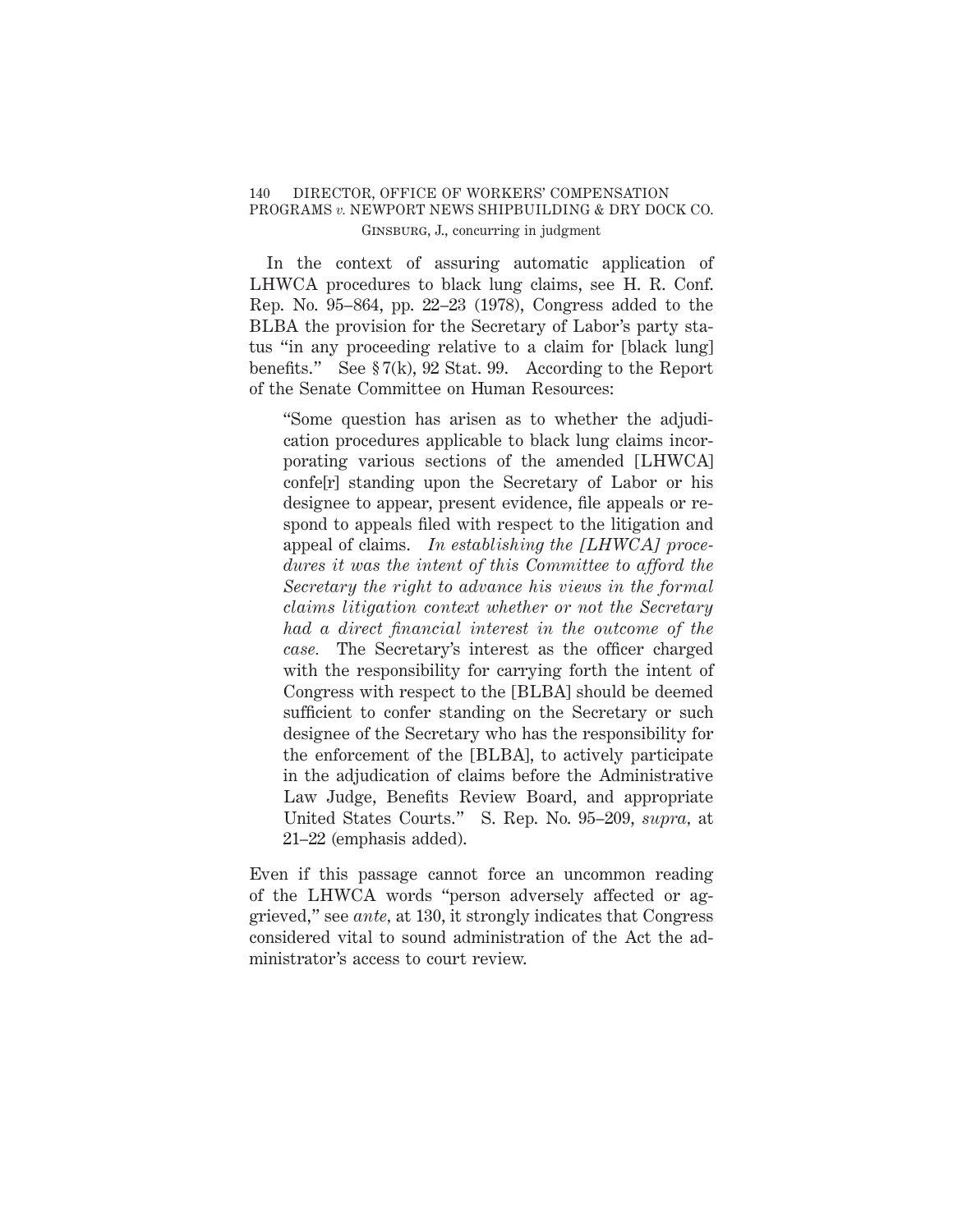## Ginsburg, J., concurring in judgment

The Director has been a party before this Court in nine argued cases involving the LHWCA.4 In two of these cases,<sup>5</sup> the Director was a petitioner in the Court of Appeals. As this string of cases indicates, the impact of the 1972 amendments on the Director's *statutory* standing generally escaped this Court's attention just as it apparently slipped from Congress' grasp.

# III

In addition to the BLBA, four other Federal Acts incorporate the LHWCA's claim adjudication procedures. See Defense Base Act, 42 U. S. C. § 1651; District of Columbia Workmen's Compensation Act, 36 D. C. Code Ann. § 501 (1973); <sup>6</sup> Outer Continental Shelf Lands Act, 43 U. S. C. § 1333(b); Employees of Nonappropriated Fund Instrumentalities Statute, 5 U. S. C. § 8171. Claims under the LHWCA, the BLBA, and these other Acts are handled by the same administrative

<sup>4</sup> *Director, Office of Workers' Compensation Programs* v. *Greenwich Collieries,* 512 U. S. 267 (1994); *Bath Iron Works Corp.* v. *Director, Office of Workers' Compensation Programs,* 506 U. S. 153 (1993); *Estate of Cowart* v. *Nicklos Drilling Co.,* 505 U. S. 469 (1992); *Morrison-Knudsen Constr. Co.* v. *Director, Office of Workers' Compensation Programs,* 461 U. S. 624 (1983); *Director, Office of Workers' Compensation Programs* v. *Perini North River Associates,* 459 U. S. 297 (1983); *U. S. Industries/Fed. Sheet Metal, Inc.* v. *Director, Office of Workers' Compensation Programs,* 455 U. S. 608 (1982); *Potomac Elec. Power Co.* v. *Director, Office of Workers' Compensation Programs,* 449 U. S. 268 (1980); *Director, Office of Workers' Compensation Programs* v. *Rasmussen,* 440 U. S. 29 (1979); *Northeast Marine Terminal Co.* v. *Caputo,* 432 U. S. 249 (1977).

<sup>5</sup> *Morrison-Knudsen Constr. Co.* v. *Director, Office of Workers' Compensation Programs,* 461 U. S. 624 (1983); *Director, Office of Workers' Compensation Programs* v. *Rasmussen,* 440 U. S. 29 (1979). In neither of these cases did the Board's ruling affect the § 944 special fund. See *ante,* at 128, n. 3.

<sup>&</sup>lt;sup>6</sup> This law "applies to all claims for injuries or deaths based on employment events that occurred prior to July 2[4], 1982, the effective date of the District of Columbia Workers' Compensation Act [36 D. C. Code Ann. § 36–301 *et seq.* (1981)]." 20 CFR § 701.101(b) (1994).